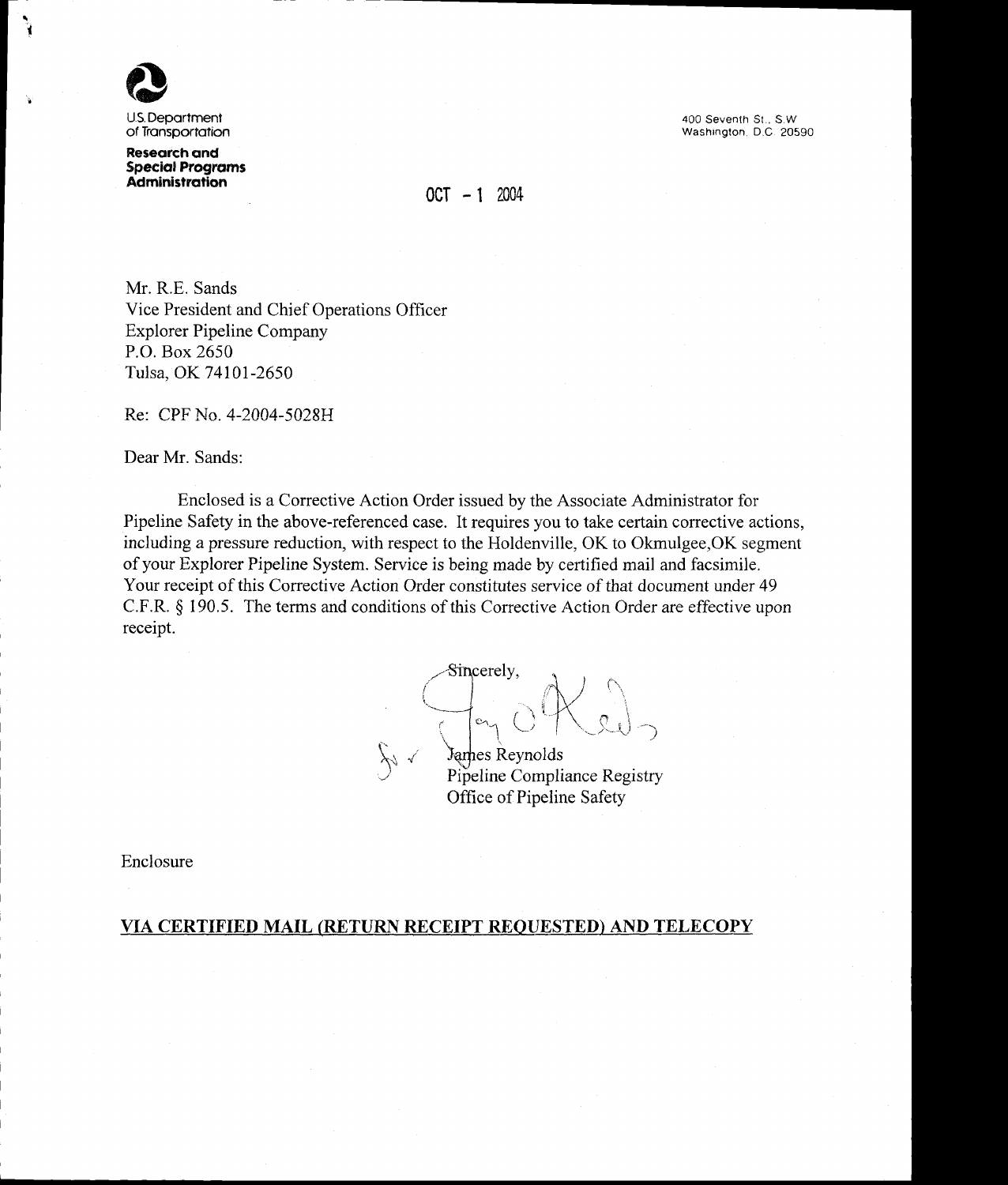# DEPARTMENT OF TRANSPORTATION RESEARCH AND SPECIAL PROGRAMS ADMINISTRATION OFFICE OF PIPELINE SAFETY WASHINGTON, DC 20590

In the Matter of

Explorer Pipeline Company,

CPF No. 4-2004-5028H

Respondent.

## **CORRECTIVE ACTION ORDER**

## Purpose and Background

This Corrective Action Order is being issued, under authority of 49 U.S.C.  $\S$  60112, to require Explorer Pipeline Company (Respondent) to take the necessary corrective action to protect the public, property, and the environment from potential hazards associated with a failure involving the Holdenville, OK to Okmulgee, OK segment ("the affected segment") of Respondent's Explorer Pipeline System that runs from Port Arthur, TX to Hammond, IN.

On September 28,2004, a failure occurred on the affected segment in Hughes County, OK resulting in the release of diesel fuel. The cause of the failure has not yet been determined. Pursuant to 49 U.S.C.  $\S$  60117, the Southwest Region, Office of Pipeline Safety (OPS) initiated an investigation of the accident.

### Preliminary Findings

- At approximately 11:56 a.m. CDT on September 28, 2004, Respondent's automated control system detected a sudden pressure drop on the affected segment. At approximately 11:57 a.m. CDT, Respondent shut down the line.
- At approximately 2:03 p.m. CDT, Respondent identified a failure on the affected segment  $\bullet$ at Mile Post (MP) 459, which resulted in the release of an estimated 1500 barrels of highsulphur diesel fuel.
- The failure occured approximately one mile northwest of the intersection of Highway 270 and Highway 75. The nearest town, Holdenville,  $OK$ , is located approximately five miles from the failure site.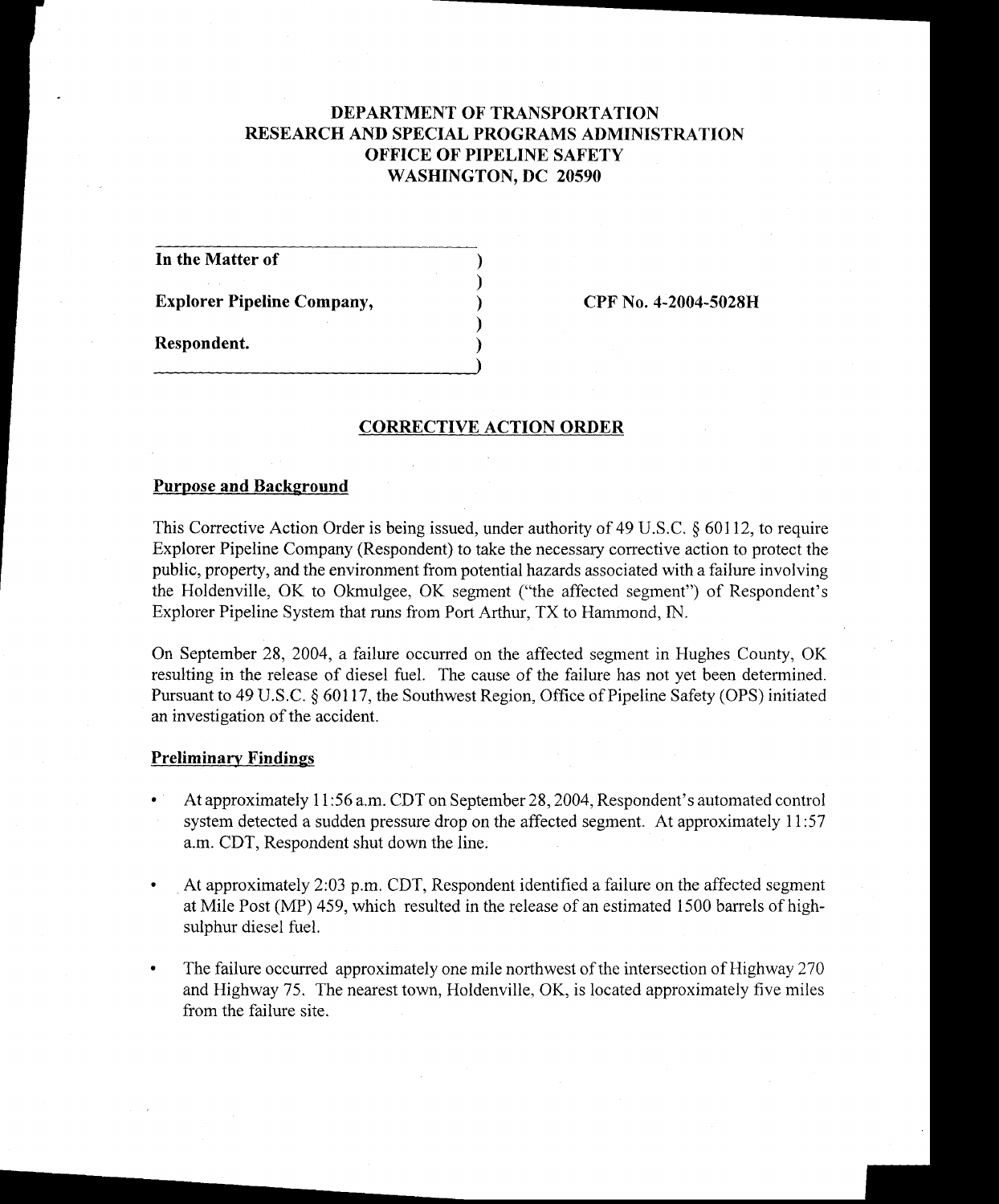## Determination of Necessity for Corrective Action Order and Right to Hearing

Section 60I12 of Title 49, United States Code, provides for the issuance of a Corrective Action Order, after reasonable notice and the opportunity for a hearing, requiring corrective action, which may include the suspended or restricted use of a pipeline facility, physical inspection, testing, repair, replacement; or other action as appropriate. The basis for making the determination that a pipeline facility is hazardous, requiring conective action, is set forth both in the above referenced statute and 49 C.F.R. \$ 190.233, a copy of which is enclosed.

Section 60112, and the regulations promulgated thereunder, provide for the issuance of a Corrective Action Order without prior opportunity for notice and hearing upon a finding that failure to issue the Order expeditiously will likely result in serious harm to life, property or the environment. In such cases, an opportunity for ahearing will be provided as soon as practicable after the issuance of the Order.

After evaluating the foregoing preliminary findings of fact, I find that the continued operation of the affected segment without corrective measures would be hazardous to life, property and the environment. Additionally, after considering the age of the pipe, the proximity of the pipeline to highways and waterways, the combustible nature of the products the pipeline transports, the pressure required for transporting the material, the lack of an obvious cause for the failure despite the multiple internal inspections by different tools, and that the pressure at failure was below the segment's MOP, I find that a failure to expeditiously issue this Order requiring immediate corrective action would likely result in serious harm to life, property, or the environment.

Accordingly, this Corrective Action Order mandating immediate corrective action is issued without prior notice and opportunity for a hearing. The terms and conditions of this Order are effective upon receipt.

Within 10 days of receipt of this Order, Respondent may request a hearing, to be held as soon as practicable, by notifying the Associate Administrator for Pipeline Safety in writing, delivered personally, by mail or by telecopy at (202) 366-4566. The hearing will be held in Houston, TX or Washington, DC on a date that is mutually convenient to OPS and Respondent.

After receiving and analyzing additional data in the course of this investigation, OPS may identify other corrective measures that need to be taken. In that event, Respondent will be notified of any additional measures required and amendment of this Order will be considered. To the extent consistent with safety, Respondent will be afforded notice and an opportunity for a hearing prior to the imposition of any additional corrective measures.

### Required Corrective Action

Pursuant to 49 U.S.C.  $\delta$  60112, I hereby order Explorer Pipeline Company to immediately take the following corrective actions with respect to the Holdenville to Okmulgee segment of Respondent's Explorer Pipeline System: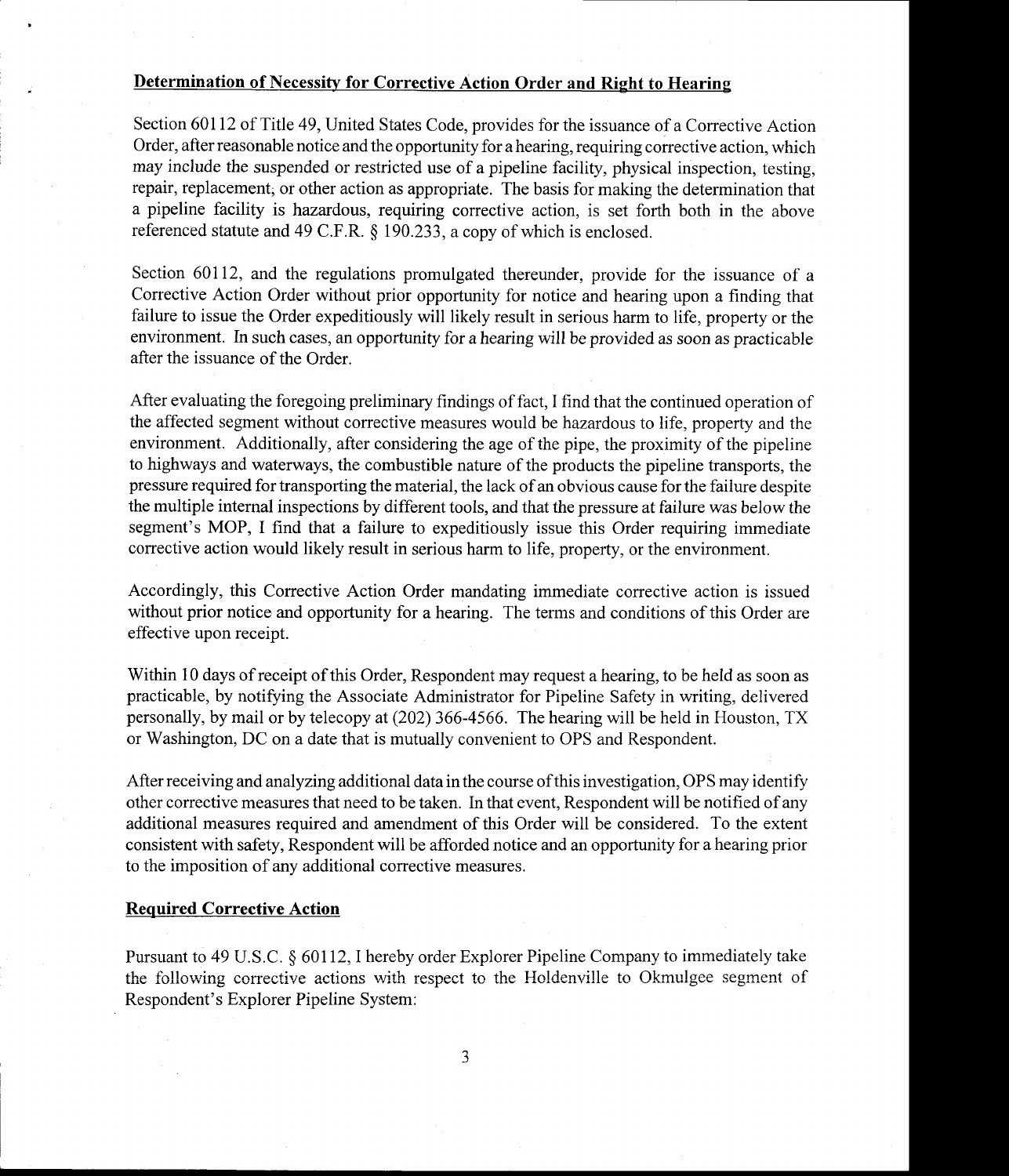- 1. Prior to resuming operation of the pipeline, submit written start-up procedures subject to the approval of the Director, Southwest Region, OPS. The procedures must provide for an incremental start-up and must include sufficient pressure monitoring, leak patrolling, and surveillance to ensure that no leaks are present when operation of the line is resumed.
- 2. Once the pipeline is restarted in accordance with Item 1, the operating pressure on the affected segment is not to exceed 80 percent  $(80\%)$  of the actual operating pressure in effect just prior to the September 28, 2004 failure. Specifically, the pressure is not to exceed 596 psig at the failure site. This pressure restriction will remain in effect until written approval to increase the pressure or return the pipeline to its pre-failure operating pressure is obtained from the Director, Southwest Region, OPS. If the results of the re-evaluation of the data from the in-line inspections required by Item 4 or any other action undertaken pursuant to this Order dictate a reduction in the allowable operating pressure below that imposed by this Order, Respondent must further reduce the operating pressure accordingly.
- Conduct metallurgical testing of the failed pipe sections as follows: 3.

(A) Collect, catalog, and seal the pipe and all other evidence in the presence of OpS or an OPS representative and document the chain-of-custody;

(B) Obtain prior approval of the testing protocol, from the Director, Southwest Region, OPS;

(C) Prior to commencing the metallurgical testing, provide the Director, Southwest Region, OPS with the scheduled date, time, and location ofthe testing to allow an OPS representative to witness it; and

(D) Ensure that the laboratory distributes all resulting metallurgical reports, whether draft or final, to oPS at the same time as they are made available to Respondent.

Within 30 days following receipt of this Order, re-evaluate the data from the 1996 and 2003 geometry tool runs, the 1997 and 2002 metal loss tool runs, the 2000 ultrasonic crack detection tool run, and the 2001 and 2002 experimental TFI tool runs, including information obtained from any resulting excavations. Conduct the re-evaluation as follows:  $\overline{4}$ 

(A) The re-evaluation must focus on the data from the tool(s) most suitable for detecting the condition that was the precursor of the failure based on the findings of the metallurgical analvsis:

(B) Determine whether the internal inspection data indicates any anomalies in the vicinity of the failure site that could have contributed to the failure;

(C) If any anomalies at the failure site are indicated by the data, describe the nature and magnitude of the anomalies and report why they were not repaired;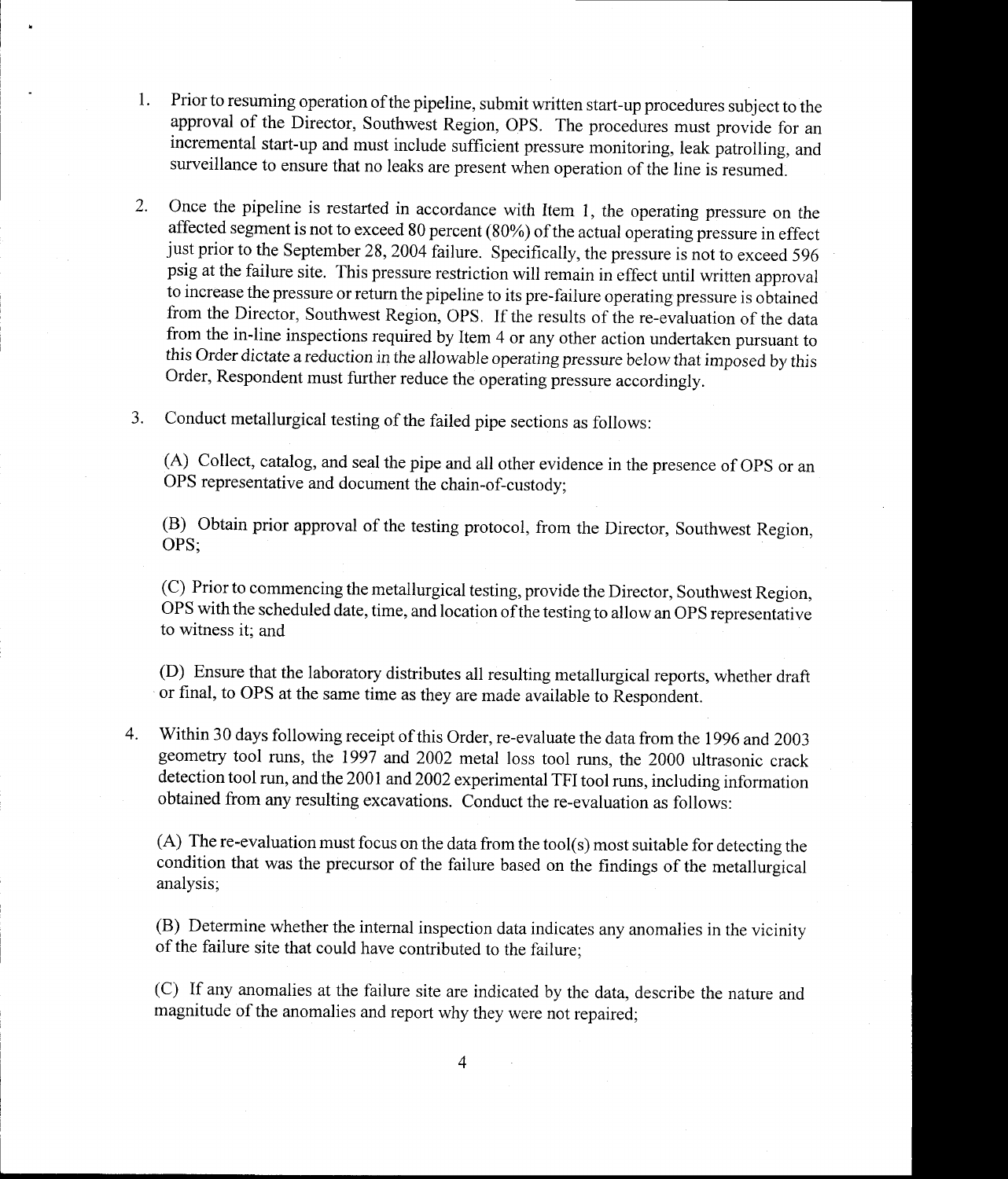(D) Determine whether any other anomalies of a similar magnitude or nature are present elsewhere on any portion of the Explorer Pipeline System constructed with similar methods and material as the affected segment;

(E) Make the in-line inspection data avarlable to OPS or its representative; and

(F) Within 45 days of receipt of this Order, submit the results of the re-evaluation to the Director, Southwest Region, OPS.

5. Within 60 days of receipt of this Order, develop and submit a written plan with corrective measures for prior approval by the Director, Southwest Region, OPS. The plan must fully address all known or suspected factors that caused or contributed to the September 28,2004 failure and must include:

(A) The integration of the information developed from the actions required by Items 3 and 4, along with any relevant information from previous failure investigations, leak history, repair records, corrosion control records, in-line inspections, hydrostatic testing, changes in pressure cycling, and other relevant operating data for the purpose of performing a comprehensive analysis of all factors that caused or contributed to the failure;

(B) The performance of appropriate field testing, inspections, and evaluations, including consideration of additional intemal inspections, to determine whether and to what extent the condition(s) associated with the failure, or other integrity threatening trends, are present along the remainder of the affected segment or elsewhere on any portion of the Explorer Pipeline System constructed with similar methods and material as the affected segment. Include a description of the tools and methods to be used in any field evaluations and the criteria to be used for the prioritization of any integrity threats thatare identified. Make the results of any field evaluations available to oPS or its representative;

(C) The performance of appropriate repairs or other corrective measures fully remediating the integrity threatening condition(s) associated with the failure everywhere along the pipeline where such conditions are identified by the evaluation process. Include a description of the repair method(s) to be used in undertaking any repairs or other remedial actions; and

(D) A proposed schedule for completion of the testing and repairs.

6. Submit the plan to: Director, Southwest Region, Office of Pipeline Safety, 8701 South Gessner Street, Suite 1110, Houston, TX 77074. The plan must be revised as necessary to incorporate new information obtained during the failure investigation and remedial activities undertaken pursuant to this Order. Submit any such plan revisions to the Director for prior approval. The Director may approve plan elements incrementally.

7. Implement the plan as it is approved, including any revisions to the plan.